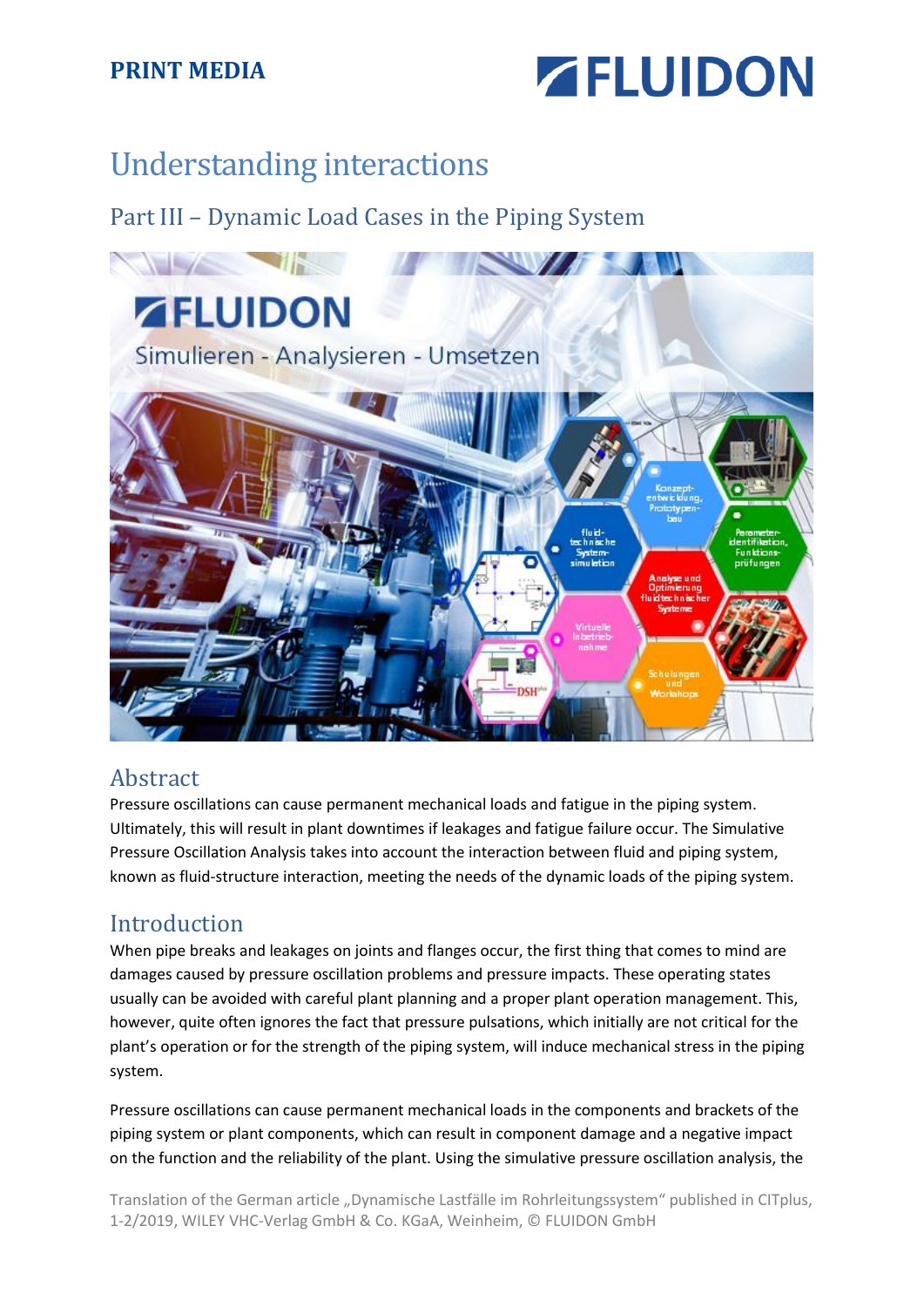

engineer is provided with a tool that enables him to quickly and easily analyze the pressure oscillation situation in the branched piping system.

The first part of this paper (see CITplus 12/2017, pp 14) describes the evaluation of the pressure situation by means of so-called pressure vector plots, visualizing the fluid eigenfrequencies of the piping system. The second part (see CITplus 5/2018, pp 42) covers the identification of piping segments with high-pressure amplitudes, which is a prerequisite for the correct positioning of remedial measures (dampers, resonators, etc.) and sensors. The third part will show that the simulative pressure oscillation analysis is also able to analyze the dynamic load cases which are important for a durable piping system design.

#### The Challenge

The numerical analysis of forces and torques in piping systems is nothing new but is standard for the design of these systems. This is explained by *WOSSOG* [1] in his methodical overview in the manual for pipeline construction, which also includes fluid dynamic analysis. The guideline VDI 3842 [2] explicitly addresses the frequencies in the piping system. Both sources recommend the consideration of the fluid-structure interaction (FSI) if dynamic load cases are to be considered.

But why is the consideration of dynamic load cases for durable design of the piping system so important? VDI 3842 provides a clear answer to this question:

"Dynamic loads – together with the static operating loads occurring at the same time – and depending on the type of load case – can result in

- Violent rupture (strength failure),
- Failure due to reaching the plastic fatigue strength limit,
- Failure due to reaching the time or fatigue limit (fatigue)"

Although oscillation problems and corresponding damage in fact frequently occurs, usually only the static loads are designed. What makes taking the dynamic load cases into account such a difficult and costly task?

During plant configuration, this is simply due to not knowing the pressure oscillation situation which prevents the suitable consideration of the dynamic load. However, the pressure oscillation situation also changes in existing plants where the production process is being adapted or machine components are being replaced.

This sets the stage for the numerical pressure oscillation analysis. This is because a realistic depiction of the pressure oscillation situation, from which the required dynamic loads and torques can be derived, can only be analyzed within the context of the overall system by simulating representative operating cycles. As shown in the first and the second part of this paper, advanced fluid power systems are able to determine the dynamic pressure pulsation for any position within the branched piping system. The only thing that has to be integrated into the numerical model description is the fluid-structure integration (FSI).

Translation of the German article "Dynamische Lastfälle im Rohrleitungssystem" published in CITplus, 1-2/2019, WILEY VHC-Verlag GmbH & Co. KGaA, Weinheim, © FLUIDON GmbH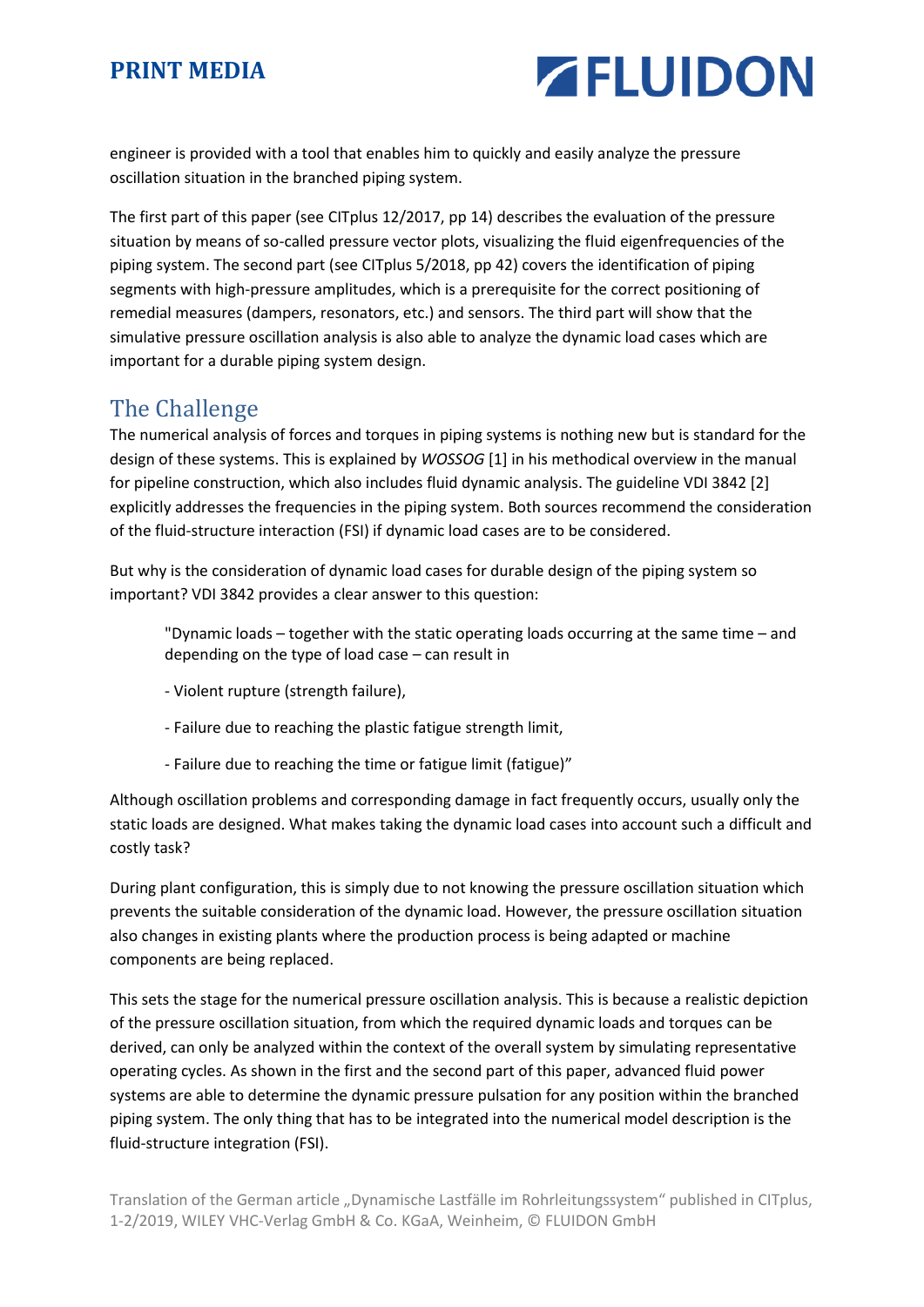

# Basic principles of the fluid-structure interaction

FSI must always be taken into account when, due to pipe bends or pipe elbows, a pipe's direction is being changed. During operation, a dynamic force impact on pipe bends or elbows is caused by intermittent pressure and pulse forces. As a result, the pipe is excited and oscillations can be transmitted first to the mounting points and then to the plant structure. **Image 1** shows the fractions the dynamic load is composed of when a compression wave runs through a pipe bend.



Image 1: Map of forces on the pipe bend

In order to consider FSI in the simulative pressure oscillation analysis, the existing equation system of the piping models is extended; in addition to the momentum and continuity equations for the fluid media, now twelve additional equations for the six degrees of freedom (each with one flow and potential variable) are being solved. As the axial movement of the pipe wall is coupled with the pipe flow through lateral contraction and friction, the momentum and continuity equations of the fluid media have to be complemented by additional terms.

The limitation to pipes with a ring-shaped cross section (where no warping occurs) allows analysis of the distortions of the pipe wall around the local z axis according to DE SAINT-VENANT's fundamental theory of torsion [3]. Taking into account the inert mass of fluid, the bending stiffness of the pipes will be modeled with the beam theory of TIMOSHENKO, which, compared to the EULER-BERNOULLI's beam model, also considers additional deformations caused by shear forces [4].

The resulting overall equational system including 14 coupled partial differential equations (PDEqs) represents a synthesis of the works of LAVOOIJ & TIJSSELING (longitudinal waves) and WIGGERT, HATFIELD & STUCKENBRUCK (bending and torsional waves) [5, 6]. To solve the PDEq system, the proven fluid technology method of characteristics is being applied, making use of time interpolation according to GOLDBERG instead of the familiar space interpolation [7].

# Pressure oscillation analysis considering fluid-structure interaction

The potential of the pressure oscillation analysis using FSI will be demonstrated by means of an example of a pipe which is open at both ends and has two mounting points and two pipe bends, as shown in image 2. The selected pressure oscillation situation has been chosen so that the first eigenfrequency of the pipe shows its pressure belly in the pipe section between the two pipe bends.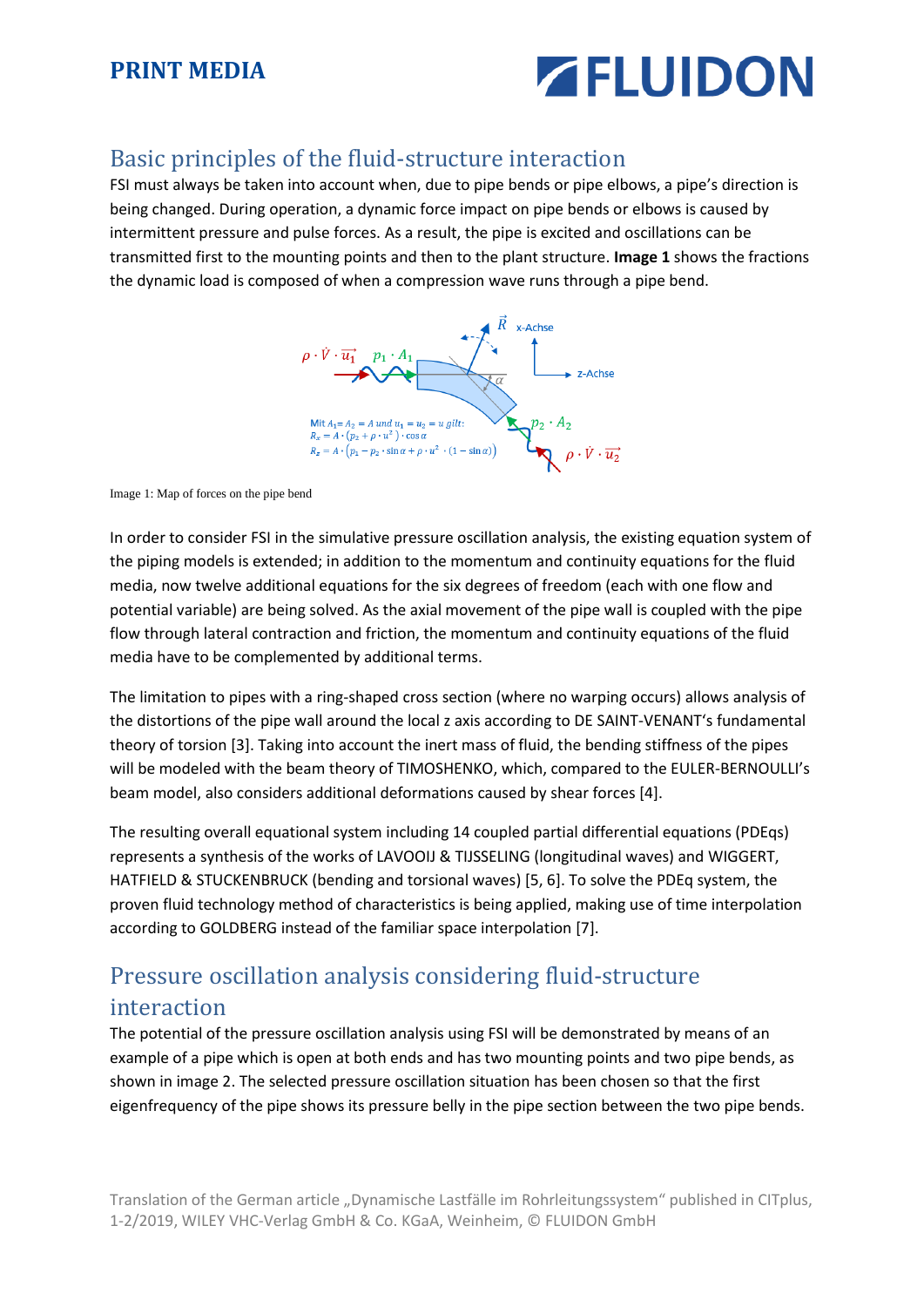



Image 2: Pipe with two mounting points

For the pressure oscillation analysis with FSI, it is important to model the dynamic stiffness (impedance) of the mounting points. If the real stiffnesses are not available in data sheets, they can be determined by measuring or by means of FEA analyses. Image 2 shows the stiffnesses simplified with spring-damper elements and torsional spring-damper elements, which in turn are ideally rigidly connected with the plant.

If the pressure oscillation analysis is used primarily to evaluate component loads, then the pipe forces, speeds, torques, and angular speeds, as well as pressure pulsation, can be visualized by vector plots (see explanation in CITplus 12/2017, 14 pp). As vector plots on the x-axis illustrate the pipe's length before bending, the project engineer gains an overview of whether the fatigue-prone parts of the plant (such as welded joints) are located in the areas with high dynamic load. The frequency of the load can be read off the y-axis.

**Image 3** shows this for forces and speeds in the pipe. There is no visualization of the vector plots for pressures, torques and rotational speeds. In image 3, the hydraulic eigenfrequencies of the pipe are marked as dotted lines. Vertical lines mark the positions of the mounting points and pipe bends.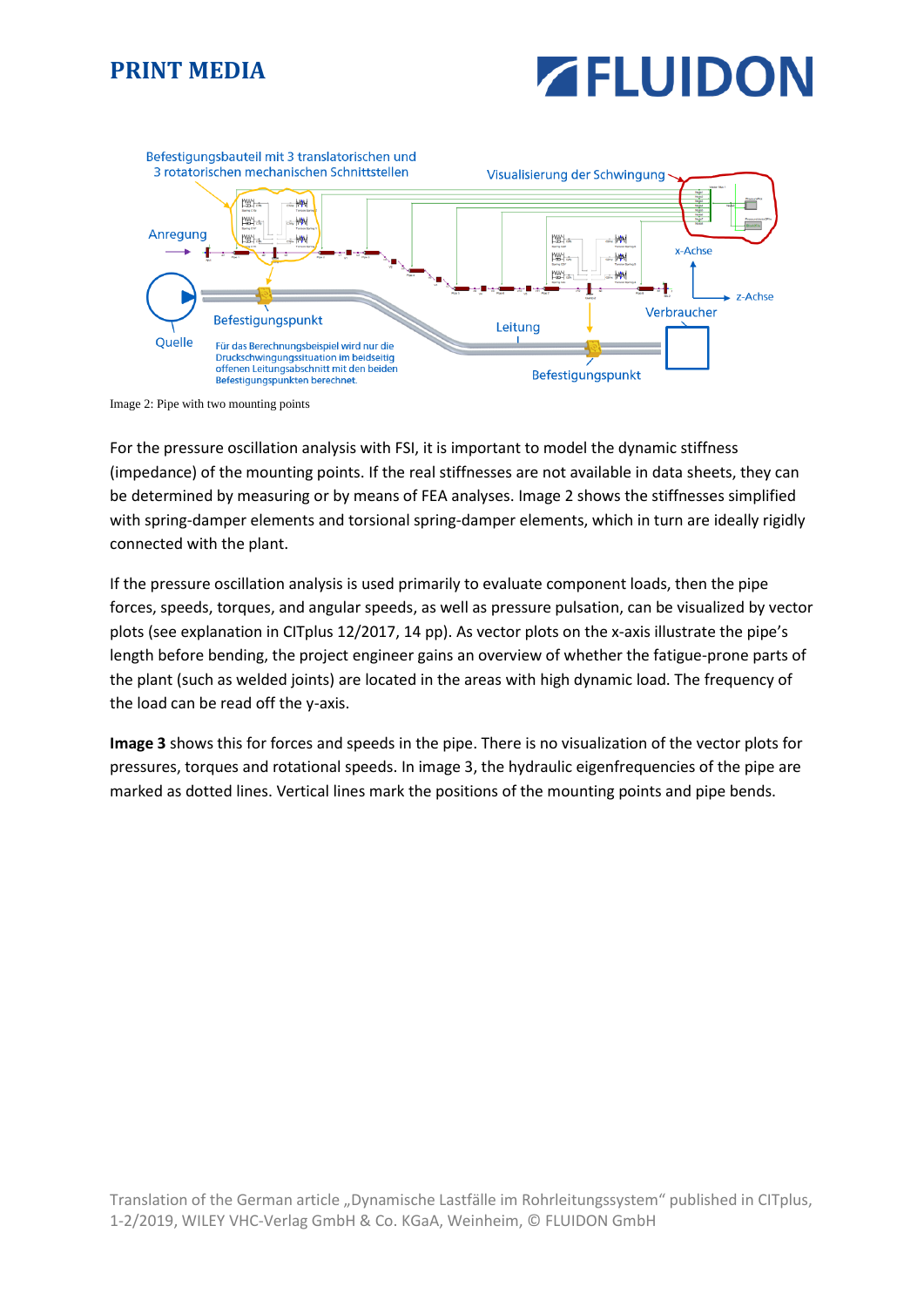# **ZELUIDON**



Image 3: Vector plot of forces and speeds in the pipe

The two upper vector plots in image 3 show the forces in the pipe. In the diagrams, the frequencies at which the pipe will be subject to dynamic loads caused by pressure pulsations are clearly visible. The pressure belly of the first eigenfrequency between the mounting points, for example, results in a maximum force in the direction of the z-axis. The vector plots of the speeds (lower row in image 3) illustrate that the pipe is performing a rotational movement. In x-axial direction, the entire pipe additionally oscillates in a higher bending oscillation order – clearly visible in the horizontally distributed sequence of oscillation nodes and bellies. If the project's aim is to minimize the excitation of the mounting points, the 1D simulation will offer additional tools. By means of parameter variation (e. g. the positioning of mounting points) and the subsequent automated analysis of results, the project's workflow can be automated to a great extent.

If the results of the pressure oscillation analysis are meant to be used for the detailed durable design, the time signals will be available at any position within the piping system. In this regard, image 4 displays a set of values of pipe bends and mounting points. The pressure signals from the center of the two pipe bends each show pressure amplitudes from the rim of the pressure belly. While these amplitudes are not the maximum pressure amplitudes – the latter are located in the center of the pipe section between the pipe bends exerting loads in the radial direction of the "pipe breathing" – they are precisely the pressure amplitudes which cause mechanical excitation of the pipe as shown in image 1. Both in the force and in the torque curve, it is clear that the fluctuating force excitation leads to a significant structural excitation of the mounting points. On the right side of the dominant pulsations there are also excitations of the two higher hydraulic eigenfrequencies visible. The excitations on the left of the dominant excitation show the mechanical eigenfrequency of the springdamper-mass-system consisting of the pipe with two mounting points.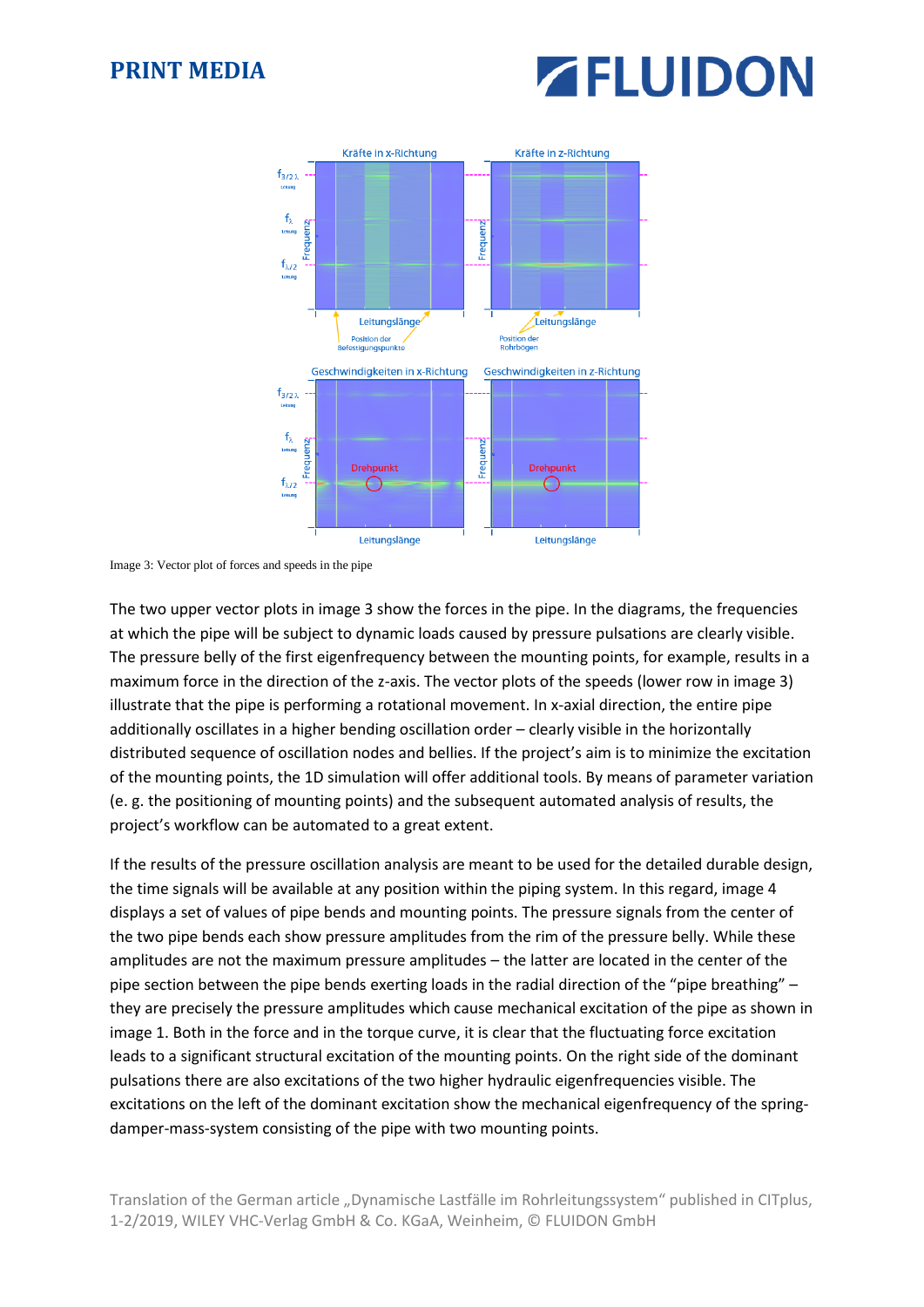



Image 4: Time domain signals of the pressures on the pipe bends as well as of the forces and torques on the mounting points

Depending on the selected sampling rate of the simulative pressure oscillation, the time signals show a resolution in the kHz range. Transformed into Fourier-Spectra, these forces and torques can now be used in the FEM analysis by structural analysis programs as excitation for a transfer path analysis of the plant structure or for predicting the fatigue life of welded joints.

If the project engineer wants to obtain an overview of the existing dynamic loads in the piping system during the pressure oscillation-optimized plant configuration or during a problem analysis, the simulative pressure oscillation analysis, complemented with FSI, provides a suitable tool. When a detailed model of the piping system is already available for the visualization of the pressure oscillation situation, and provided that the stiffnesses of the mountings are available, the fluidstructure interaction can be easily added.

#### Bibliography

- [1] Wossog, G.: Handbuch Rohrleitungsbau Band II: Berechnung, 2nd edition 2002, Vulkan-Verlag GmbH, Essen
- [2] VDI-Guideline: VDI 3842 Schwingungen in Rohrleitungssystemen, Beuth Verlag GmbH, 2004
- [3] Mahnken, R.: Lehrbuch der Technischen Mechanik-Elastostatik: Mit einer Einführung in Hybridstrukturen. Springer-Verlag, 2015.
- [4] Timoshenko, S. P. X.: On the transverse vibrations of bars of uniform cross-section. The London, Edinburgh, and Dublin Philosophical Magazine and Journal of Science, 1922, 43. Yr., No. 253, pp. 125-131.
- [5] Lavooij, C. S. W., Tusseling, A. S.: Fluid-structure interaction in liquid-filled piping systems. Journal of fluids and structures, 1991, 5. yr., No. 5, pp. 573-595.

Translation of the German article "Dynamische Lastfälle im Rohrleitungssystem" published in CITplus, 1-2/2019, WILEY VHC-Verlag GmbH & Co. KGaA, Weinheim, © FLUIDON GmbH